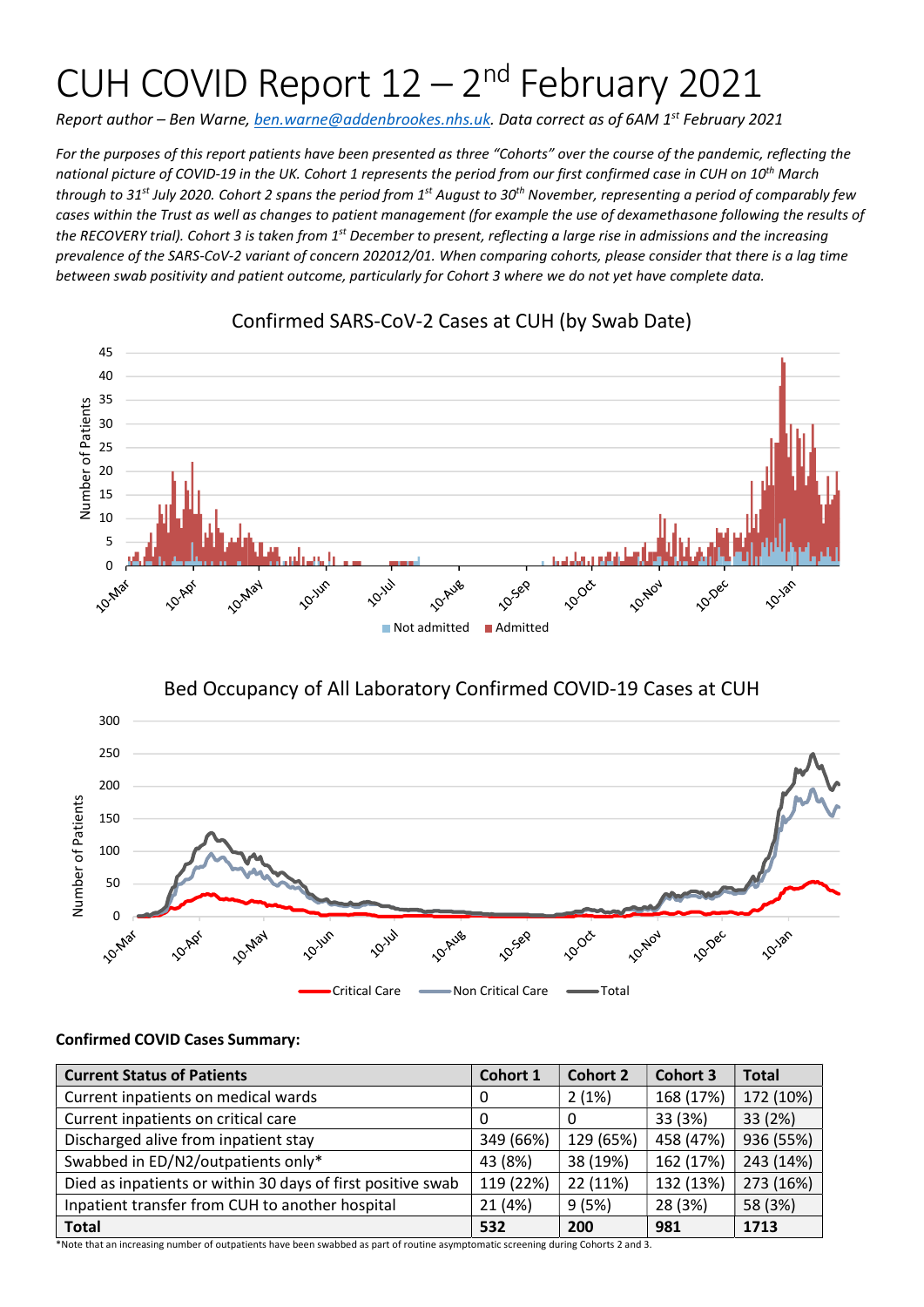#### All Admissions (n=1470)

|                           | Cohort 1 (n=489) | Cohort 2 (n=162)        | Cohort 3 (n=819)        | Total (n=1470)       |
|---------------------------|------------------|-------------------------|-------------------------|----------------------|
| Age, mean (range)         | 67 (0-98)        | 60 (3-93)               | 64 (0-102)              | 65 (0-102)           |
| median (IQR)              | 71 (55-82)       | 60 (44-78)              | 67 (50-80)              | 68 (51-80)           |
| Paediatric (age <16 yrs)  | 10 (2%)          | 2(1%)                   | 15 (2%)                 | 27(2%)               |
| Male gender (%)           | 288 (59%)        | 78 (48%)                | 434 (53%)               | 800 (54%)            |
| Female gender (%)         | 201 (41%)        | 84 (52%)                | 385 (47%)               | 670 (46%)            |
| Ethnicity - White         | 374 (76%)        | 100 (62%)               | 546 (67%)               | 1020 (69%)           |
| Ethnicity - Black, Asian  | 45 (9%)          | 30 (18%)                | 72 (9%)                 | 147 (10%)            |
| and minority ethnic       |                  |                         |                         |                      |
| Ethnicity - missing/not   | 70 (14%)         | 32 (20%)                | 201 (25%)               | 303 (21%)            |
| stated                    |                  |                         |                         |                      |
| Charlson co-morbidity     | $1(0-3)$         | $1(0-2)$                | $1(0-2)$                | $1(0-2)$             |
| index, median (IQR)       |                  |                         |                         |                      |
| Critical care admissions  | 95 (19%)         | 21 (13%)                | 156 (19%)               | 272 (19%)            |
| Admissions out of CUH     | 88/489 (18%)     | 30/161 (19%)            | 145/818 (18%)           | 263/1468 (18%)       |
| emergency catchment       |                  |                         |                         |                      |
| area                      |                  |                         |                         |                      |
| Length of stay            | Cohort 1 (n=239) | Cohort 2 (n=105)        | Cohort 3 (n=341)        | <b>Total (n=685)</b> |
| LOS* (days), mean (range) | 14.6 (0.3-164.6) | $6.9(0.3-46.0)$         | $6.1(0.3-33.8)$         | $9.2(0.3-164.6)$     |
| median (IQR)              | $8.8(2.8-17.6)$  | $2.7(1.0-9.2)$          | $3.8(1.1-8.7)$          | $5.0(1.3-11.6)$      |
| Length of stay (min 30    | Cohort 1 (n=239) | <b>Cohort 2 (n=105)</b> | <b>Cohort 3 (n=119)</b> | <b>Total (n=463)</b> |
| days post first positive  |                  |                         |                         |                      |
| result)**                 |                  |                         |                         |                      |
| LOS**(days), mean (range) | 14.6 (0.3-164.6) | $6.9(0.3-46.0)$         | $6.6(0.3-33.8)$         | 10.8 (0.3-164.6)     |
| median (IQR)              | $8.8(2.8-17.6)$  | $2.7(1.0-9.2)$          | $3.7(1.0-9.0)$          | $5.5(1.6-13.2)$      |

\*discharged patients, not including readmissions, with community acquired infections); LOS = Length of stay, IQR = interquartile range \*\*patients diagnosed >30 days prior to report; discharged patients, not including readmissions, with community acquired infections); LOS = Length of stay, IQR = interquartile range

#### Fatalities (during hospital admission or within 30 days of first positive COVID swab collection)

|                           | Cohort 1 (n=119) | Cohort 2 (n=22)  | Cohort 3 (n=132) | Total (n=273)   |
|---------------------------|------------------|------------------|------------------|-----------------|
| Age, mean (range)         | 78 (0-97)        | 73 (43-93)       | 76 (25-101)      | $77(0-101)$     |
| median (IQR)              | 80 (73-87)       | 76 (63-83)       | 77 (66-86)       | 78 (69-86)      |
| Male gender (%)           | 76 (64%)         | 14 (64%)         | 81 (61%)         | 171 (63%)       |
| Female gender (%)         | 43 (36%)         | 8 (36%)          | 51 (39%)         | 102 (37%)       |
| Ethnicity - White         | 91 (76%)         | 14 (64%)         | 91 (69%)         | 196 (72%)       |
| Ethnicity - Black, Asian  | 4 (3%)           | 4 (18%)          | 15 (11%)         | 23 (8%)         |
| and minority ethnic       |                  |                  |                  |                 |
| Ethnicity $-$ missing/not | 24 (20%)         | 4 (18%)          | 26 (20%)         | 54 (20%)        |
| stated                    |                  |                  |                  |                 |
| Critical care admission   | 28 (24%)         | 9(41%)           | 44 (33%)         | 81 (30%)        |
| Length of stay (days)*    | Cohort 1 (n=77)  | Cohort $2$ (n=8) | Cohort 3 (n=60)  | Total (n=145)   |
| mean (range)              | 10.2 (0.5-65.9)  | $11.2(3.3-23.5)$ | $10.4(0.1-65.9)$ | 10.4 (0.1-65.9) |
| median (IQR)              | $8.4(4.3-13.5)$  | $8.7(4.1-18.7)$  | $8.4(4.3-14.7)$  | $8.4(4.3-14.7)$ |

\*community acquired cases only

#### Patients discharged from ED/N2 or length of stay <8 hrs (n=177)\*

|                   | Cohort 1 (n=53) | Cohort 2 (n=25) | Cohort 3<br>$(n=99)$ | Total (n=124) |
|-------------------|-----------------|-----------------|----------------------|---------------|
| Age, mean (range) | 48 (23-89)      | 40 (19-74)      | 45 (0-95)            | 45 (0-95)     |
| median (IQR)      | 46 (34-58)      | 38 (26-48)      | 41 (30-54)           | 42 (30-55)    |
| Male gender (%)   | 34 (64%)        | 12 (48%)        | 43 (43%)             | 89 (50%)      |
| Female gender (%) | 19 (36%)        | 13 (52%)        | 56 (57%)             | 88 (50%)      |
| Readmissions**    | 20 (38%)        | 6(24%)          | 23 (23%)             | 49 (28%)      |

\*Further 92 patients swabbed only in outpatient settings; \*\*within 14 days of first positive swab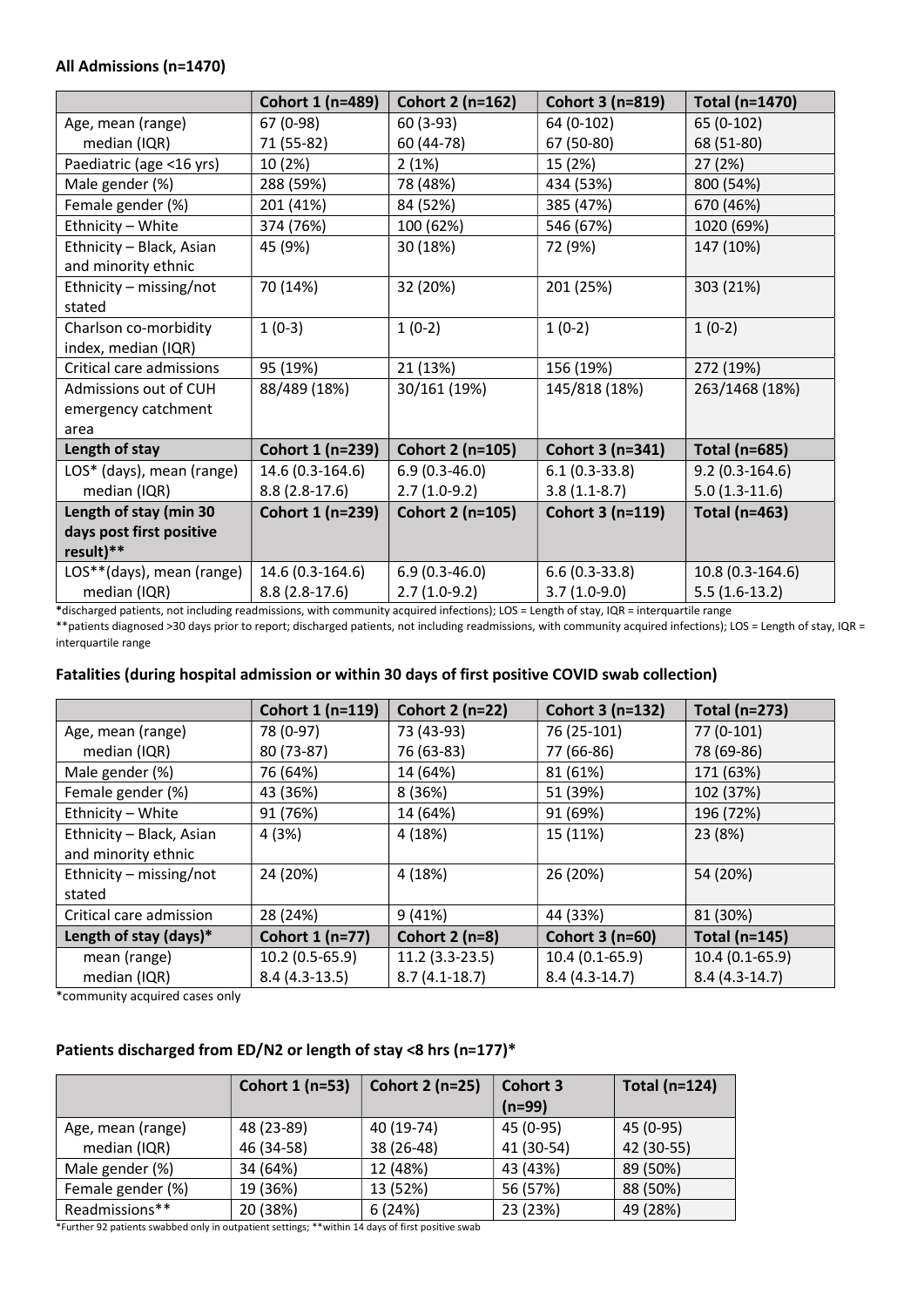|                             | Cohort 1 (n=95) | Cohort 2 (n=21)        | Cohort 3 (n=156) | <b>Total (n=272)</b> |
|-----------------------------|-----------------|------------------------|------------------|----------------------|
| Age, mean (range)           | 56 (0-82)       | 59 (3-83)              | $57(1-85)$       | 57 (0-85)            |
| median (IQR)                | 61 (48-69)      | 60 (56-65)             | 59 (49-67)       | 60 (49-67)           |
| Paediatric (age <16 yrs)    | 4 (4%)          | 1(5%)                  | 5(3%)            | 10 (4%)              |
| Male gender (%)             | 66 (69%)        | 16 (76%)               | 98 (63%)         | 180 (66%)            |
| Female gender (%)           | 29 (31%)        | 5(24%)                 | 58 (37%)         | 92 (34%)             |
| Ethnicity - White           | 63 (66%)        | 14 (67%)               | 76 (49%)         | 153 (56%)            |
| Ethnicity - Black, Asian    | 15 (16%)        | 4 (19%)                | 30 (19%)         | 49 (18%)             |
| and minority ethnic         |                 |                        |                  |                      |
| Ethnicity - missing/not     | 17 (18%)        | 3(14%)                 | 50 (32%)         | 70 (26%)             |
| stated                      |                 |                        |                  |                      |
| Charlson co-morbidity       | $1(0-2)$        | $1(0-3)$               | $1(0-2)$         | $1(0-2)$             |
| index, median (IQR)         |                 |                        |                  |                      |
| Length of stay (days)       | Cohort 1        | <b>Cohort 2</b>        | <b>Cohort 3</b>  | <b>Total</b>         |
| Pre-ICU $*$ – no. of pts    | 79              | 15                     | 101              | 195                  |
| mean (range)                | $1.7(0.0-34.0)$ | $3.0(0.1-23.3)$        | $4.2(0.1-23.3)$  | $1.9(0.0-34.0)$      |
| median (IQR)                | $0.3(0.1-1.7)$  | $0.9(0.2-3.9)$         | $0.9(0.2-2.5)$   | $0.5(0.2-2.0)$       |
| On ICU** - no. of pts       | 94              | 21                     | 125              | 240                  |
| mean (range)                | 18.4 (0.3-73.0) | 11.1 (2.4-32.3)        | 10.7 (0.2-61.8)  | 13.7 (0.2-73.0)      |
| median (IQR)                | 13.9 (5.3-26.7) | $7.7(4.9-13.8)$        | $7.4(3.4-14.0)$  | $9.3(4.6-19.1)$      |
| Post-ICU*** - no. of pts    | 53              | 11                     | 41               | 105                  |
| mean (range)                | 16.3 (0-103.8)  | $5.7(0-16.8)$          | $6.3(1.0-24.0)$  | 11.3 (0-103.8)       |
| median (IQR)                | $7.8(4.1-14.1)$ | $4.6(3.1 - 8.0)$       | $5.0(3.2-6.3)$   | $5.7(3.9-11.0)$      |
| Length of stay (min 30      | Cohort 1        | <b>Cohort 2</b>        | <b>Cohort 3</b>  | <b>Total</b>         |
| days pos first positive     |                 |                        |                  |                      |
| result                      |                 |                        |                  |                      |
| On ICU - number of pts      | 94              | 21                     | 49               | 164                  |
| mean (range)                | 18.4 (0.3-73.0) | 11.1 (2.4-32.3)        | 12.7 (0.4-61.8)  | 15.7 (0.2-73.0)      |
| median (IQR)                | 13.9 (5.3-26.7) | $7.7(4.9-13.8)$        | 10.0 (5.0-17.9)  | 11.7 (5.3-22.7)      |
| Post-ICU*** - no. of pts    | 53              | 11                     | 20               | 84                   |
| mean (range)                | 16.3 (0-103.8)  | $5.7(0-16.8)$          | $6.2$ (1.5-24.0) | 12.5 (0-103.8)       |
| median (IQR)                | $7.8(4.1-14.1)$ | $4.6(3.1 - 8.0)$       | $4.0(2.9-6.1)$   | $5.7(3.2-11.8)$      |
| <b>Outcome (min 30 days</b> | Cohort 1 (n=95) | <b>Cohort 2 (n=21)</b> | Cohort 3 (n=54)  | <b>Total (n=170)</b> |
| post first positive result) |                 |                        |                  |                      |
| Discharged to ward          | 0               | 1 (5%)                 | 8 (14.8%)        | 9(5%)                |
| Current Inpatient on ICU    | 0               | 0                      | 5 (9%)           | 5(3%)                |
| Transferred                 | 11 (12%)        | 0                      | 1(2%)            | 12 (7%)              |
| Discharged from hospital    | 56 (59%)        | 11 (52%)               | 20 (37%)         | 87 (51%)             |
| Died in hospital or within  | 28 (29%)        | 9(43%)                 | 20 (37%)         | 57 (34%)             |
| 30 days of positive swab    |                 |                        |                  |                      |

#### Admissions requiring critical care (n=272 – NB only laboratory-confirmed cases at CUH included)

\*community acquired cases, excluding transfers from other hospitals; \*\*cases discharged or transferred from critical care, or deceased; \*\*\*cases discharged from hospital